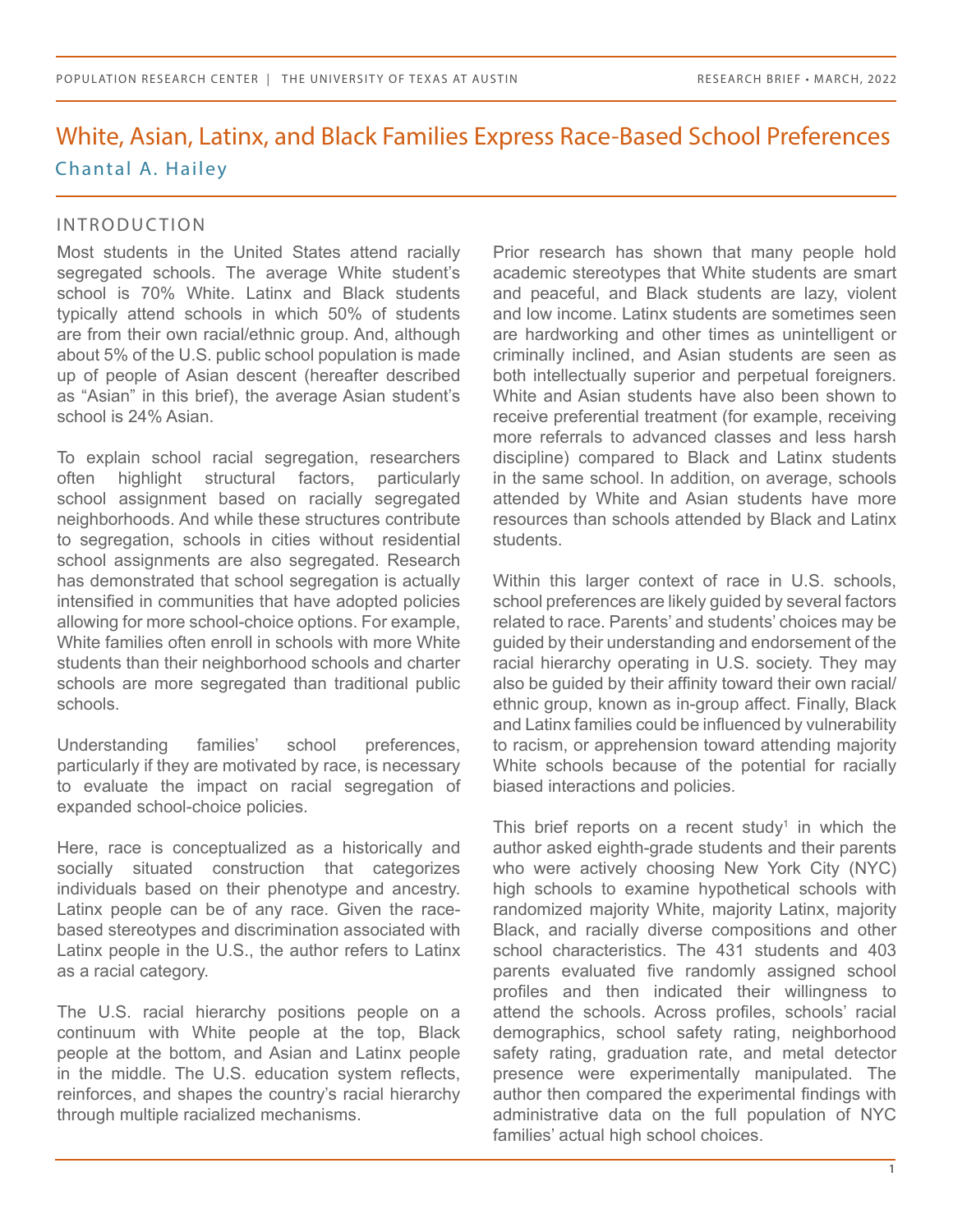## KEY FINDINGS

- ► **Schools' racial composition affects New York City families' (parents + students) school preferences.** Among schools with similar graduation rates, safety ratings, and other factors, school racial demographics affect White, Asian, Latinx, and Black families' willingness to attend schools. *See Figure*
	- ► White families' aversion to attending the majority Back and Latinx schools is twice that of Black and Latinx families' aversion to attending the majority White school.
- ► Racial composition is an important factor for most parents, above and beyond other school **characteristics.** *See Figure*
	- ► White and Asian parents rate majority Black and Latinx schools lower than majority White schools, and Latinx parents prefer to avoid Black schools compared to other schools.
	- ► White, Asian, and Latinx parents' internalization of the racial hierarchy could guide their preferences.
	- ► Black parents do not express race-based preferences for schools.
- ► **White, Latinx, and Black students' race-based school preferences differ from parents' preferences.** *See Figure*
	- ► White and Latinx parents are much more avoidant of Black schools than White and Latinx students.
	- ► Potentially influenced by in-group affect, White and Latinx students prefer schools in which their racial group was in the majority.
	- ► While school racial demographics do not influence Black parents' school preferences, Black students desired to avoid the majority White school.
	- ► Asian students' preferences are similar to Asian parents: they rated White and mixed schools as the most desirable.
- ► **Actual school choices are similar to the hypothetical school choices.** The patterns of NYC families' race-based school choices on their actual applications to high schools are similar to the patterns of families' race-based preferences in the study experiment.

# White, Asian, Latinx and Black families in New York City express race-based school preferences

Parents' preferences differ from students' preferences

| White                                                                                                                     | <b>Asian</b>                                                                           | Latinx                                                                     | <b>Black</b>                                                 |
|---------------------------------------------------------------------------------------------------------------------------|----------------------------------------------------------------------------------------|----------------------------------------------------------------------------|--------------------------------------------------------------|
|                                                                                                                           | Families' Preferences (parents and students together) -                                |                                                                            |                                                              |
| White schools most desirable,<br>followed by mixed schools,<br>with Latinx and Black schools<br>least desirable           | White and mixed schools most<br>desirable: Latinx and Black<br>schools least desirable | Latinx and mixed schools more<br>desirable than Black and White<br>schools | Black and mixed schools more<br>desirable than White schools |
|                                                                                                                           | <b>Parents' Preferences</b>                                                            |                                                                            |                                                              |
| White schools most desirable,<br>followed by mixed schools,<br>then Latinx schools, with Black<br>schools least desirable | White and mixed schools most<br>desirable; Latinx and Black<br>schools least desirable | Black schools least desirable                                              | No race-based preferences for<br>schools                     |
|                                                                                                                           | <b>Students' Preferences</b>                                                           |                                                                            |                                                              |
| White schools most desirable                                                                                              | White and mixed schools most<br>desirable; Latinx and Black<br>schools least desirable | Latinx school most desirable                                               | White schools least desirable                                |

Findings based on eighth-grade students' and their parents' willingness to attend hypothetical high schools with randomized majority White, majority Latinx, majority Black, and racially diverse (mixed) compositions and other school characteristics (graduation rates, safety ratings, metal detector presence).